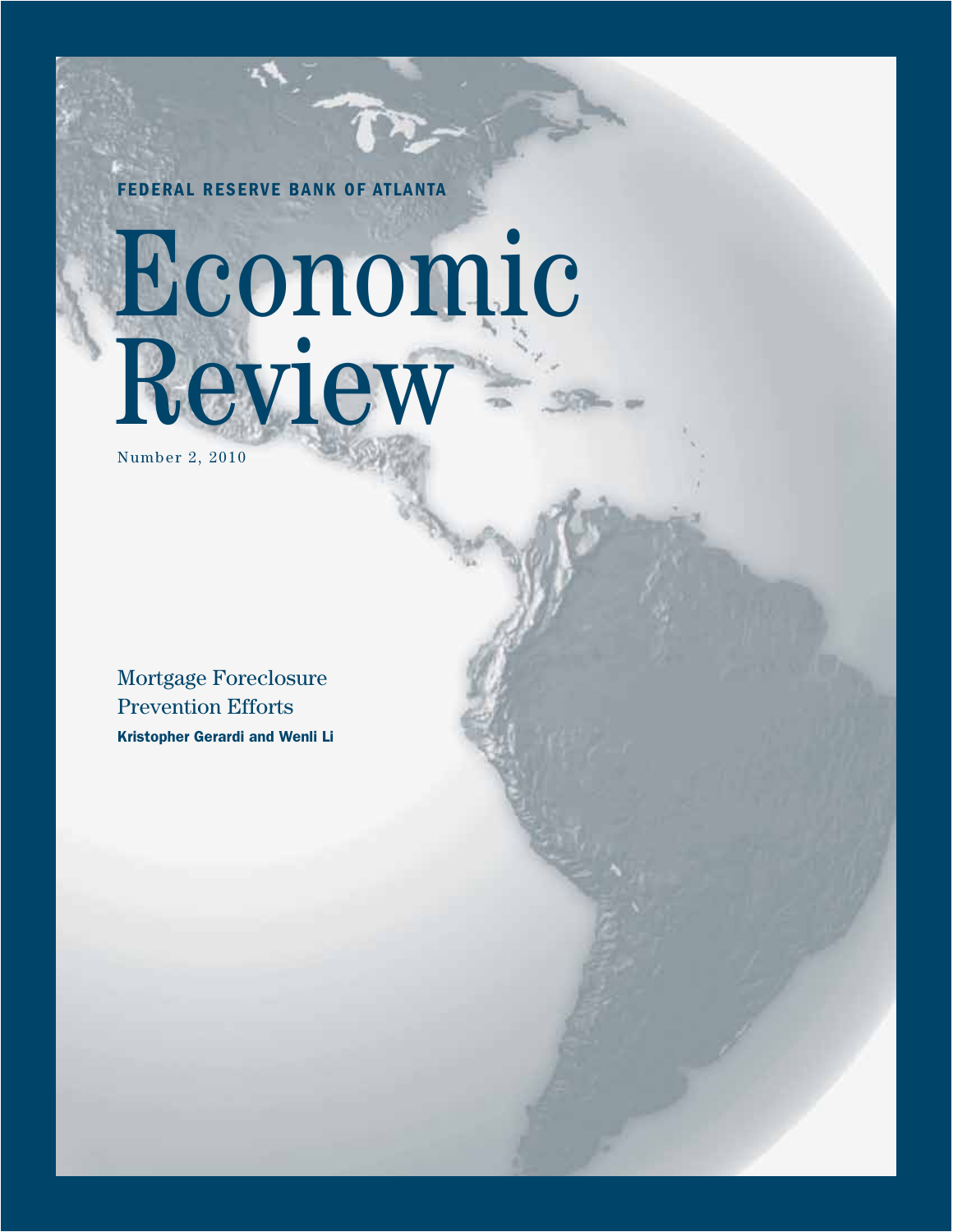### PRESIDENT AND CHIEF EXECUTIVE OFFICER

Dennis L. Lockhart

SENIOR VICE PRESIDENT AND DIRECTOR OF RESEARCH DAVID E. ALTIG

## RESEARCH DEPARTMENT

Thomas J. Cunningham, Vice President and Associate Director of Research Michael Bryan, Vice President John C. Robertson, Vice President Michael Chriszt, Assistant Vice President Paula Tkac, Assistant Vice President

### PUBLIC AFFAIRS DEPARTMENT

Bobbie H. McCrackin, Vice President LYNN H. FOLEY, EDITOR Nancy Condon, Assistant Editor Jill Dible and Peter Hamilton, Designers Mark Andersen, Marketing and Circulation Charlotte Wessels, Administrative Assistance

The *Economic Review* of the Federal Reserve Bank of Atlanta presents analysis of economic and financial topics relevant to Federal Reserve policy. In a format accessible to the nonspecialist, the publication reflects the work of the bank's Research Department. It is edited, designed, and produced through the Public Affairs Department.

Views expressed in the *Economic Review* are not necessarily those of the Federal Reserve Bank of Atlanta or the Federal Reserve System.

Material may be reprinted or abstracted if the *Economic Review* and author are credited.

To sign up for e-mail notifications when articles are published online, please visit www.frbatlanta. org and click the "Subscribe" link on the home page. For further information, contact the Public Affairs Department, Federal Reserve Bank of Atlanta, 1000 Peachtree Street, N.E., Atlanta, Georgia 30309-4470 (404.498.8020). ISSN 0732-1813

# Federal Reserve Bank of Atlanta Economic Review

Volume 95, Number 2, 2010

# Mortgage Foreclosure Prevention Efforts

# Kristopher Gerardi and Wenli Li\*

In 2007, the United States began to experience its worst housing and foreclosure crisis since the Great Depression. In response, policymakers have been devising foreclosure prevention plans, most of which focus on loan modifications.

This article begins with an overview of the different loss mitigation tools that mortgage lenders and policymakers have used in the past to combat foreclosure and then briefly summarizes the main U.S. programs of the past few years. By most analyses, the authors note, these recent programs have had poor results in terms of significantly reducing foreclosures, and borrowers who have received modifications are redefaulting at extremely high rates.

The authors then review both the theoretical academic literature of the 1990s and early 2000s and the more recent empirical literature generated by the recent foreclosure crisis. Many of the recent studies have focused on loan modification as a loss mitigation tool.

Given the limited success of government loan modification programs, the authors believe that policymakers will likely turn their attention to other alternatives. The authors point to signs that the focus is now shifting to programs that do not attempt to prevent foreclosures but rather try to help homeowners who have already experienced foreclosure.

JEL classification: D11, D12, G21 Key words: mortgage, foreclosure, modification, renegotiation, loss mitigation

\*Gerardi is a research economist and assistant policy adviser in the Atlanta Fed's research department. Li is an economic adviser and economist at the Federal Reserve Bank of Philadelphia.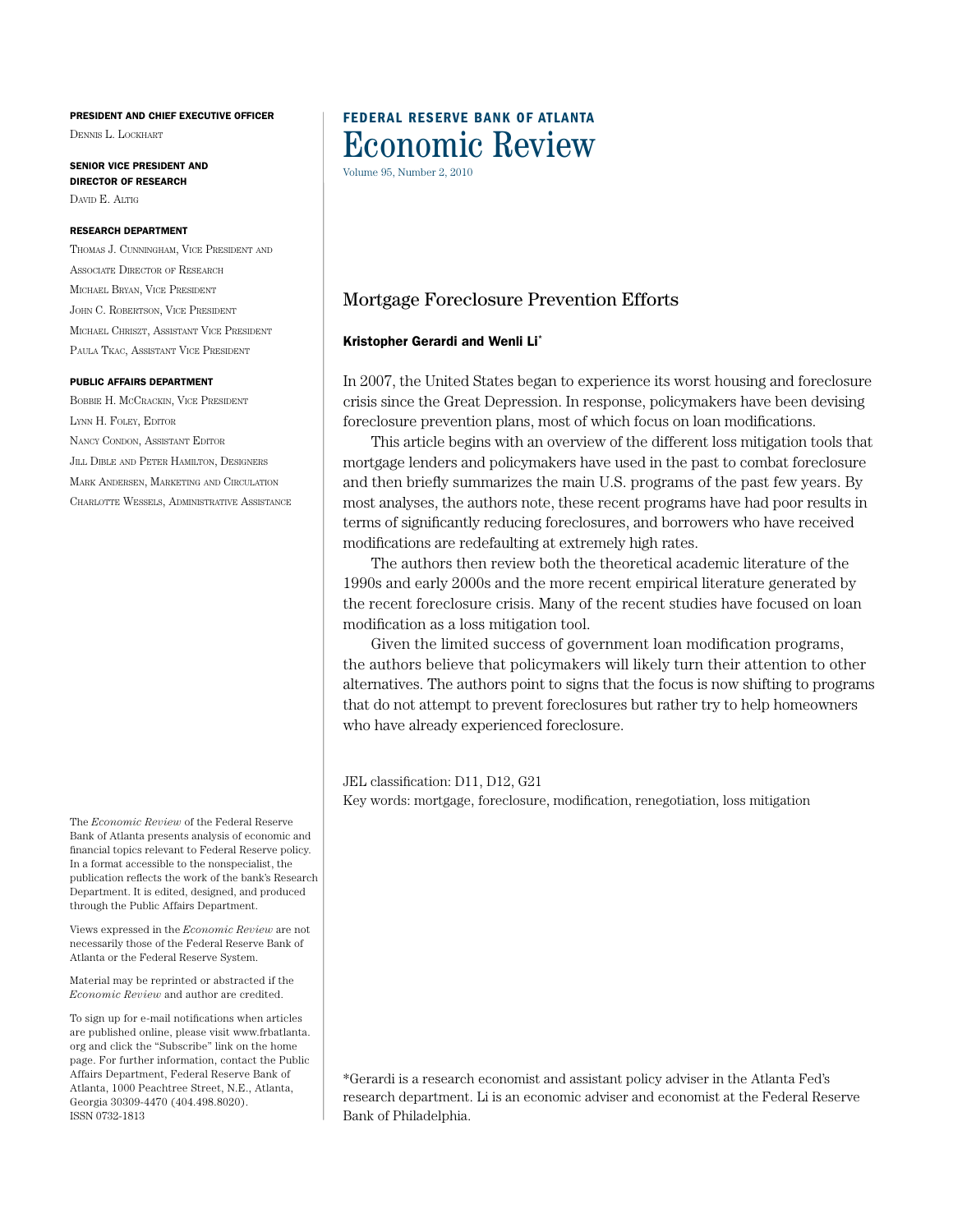# Mortgage Foreclosure Prevention Efforts

# Kristopher Gerardi and Wenli Li

*Gerardi is a research economist and assistant policy adviser in the research department of the Federal Reserve Bank of Atlanta. Li is an economic adviser and economist at the Federal Reserve Bank of Philadelphia. They thank Scott Frame for thoughtful comments and suggestions.*

In response to the housing and foreclosure crisis that began in 2007, the worst such crisis since the Great Depression, policymakers have had to spend much of their time devising plans to In response to the housing and foreclosure crisis that began in  $2007$ , the worst such crisis since prevent foreclosures. While there have been numerous plans to date, and each has its own unique aspects, virtually all of them have focused on loan modifications. A loan modification involves changing the terms of the mortgage contract in such a way as to lower the borrower's monthly mortgage payment and, in some cases, to also lower the amount of principal owed.

The motivation for such loan workouts is the observation that foreclosure costs are large for virtually all market participants. From the borrower's perspective, a mortgage default and subsequent foreclosure has a severe adverse impact on future access to mortgage and nonmortgage credit, is disruptive to household stability because of the mental anguish that results from eviction, and results in the household's incurring potentially large moving costs. From the lender's perspective, a foreclosure often entails incurring maintenance and tax obligations, transaction costs associated with liquidating the property, and mortgage losses to the extent that the sale price falls short of the unpaid mortgage balance. Finally, from a social perspective, a few studies have found some support for the existence of negative externalities from clusters of foreclosures, including depressed market values of surrounding properties.<sup>1</sup> On the other hand, the perceived costs of providing loan workouts in the form of modifications is generally small compared to these foreclosure costs. For example, a study by White (2009) compared the average foreclosure loss experienced by lenders to the amount of the average principal reduction and concluded that there was significant room for increased modification activity:

The average loss for the 21,000 first mortgages liquidated in November was \$145,000, representing an average loss of 55% of the amount due. Losses on second lien mortgages were close to 100%. In comparison, for the modified loans with some amount of principal or interest written off, the average loss recognized was \$23,610.... This seven-to-one difference between foreclosure losses and modification write-offs is striking, and lies at the heart of the failure of the voluntary mortgage modification program. Particularly for foreclosed loans with losses above the 57% average, some of which approach 100%, the decisions of servicers to foreclose is mystifying.... At a minimum, there is room for servicers to be more generous in writing down debt for the loans they are modifying, while still recovering far more than from foreclosures in the depressed real estate market of late 2008. (White 2009, 14)

Such observations have been the motivation behind the vast majority of foreclosure loss mitigation programs. These programs, which we describe in some detail below, have attempted to fix the perceived market frictions that impede efficient levels of modification activity. One of the most widely cited frictions is a variety of institutional factors related to the collection and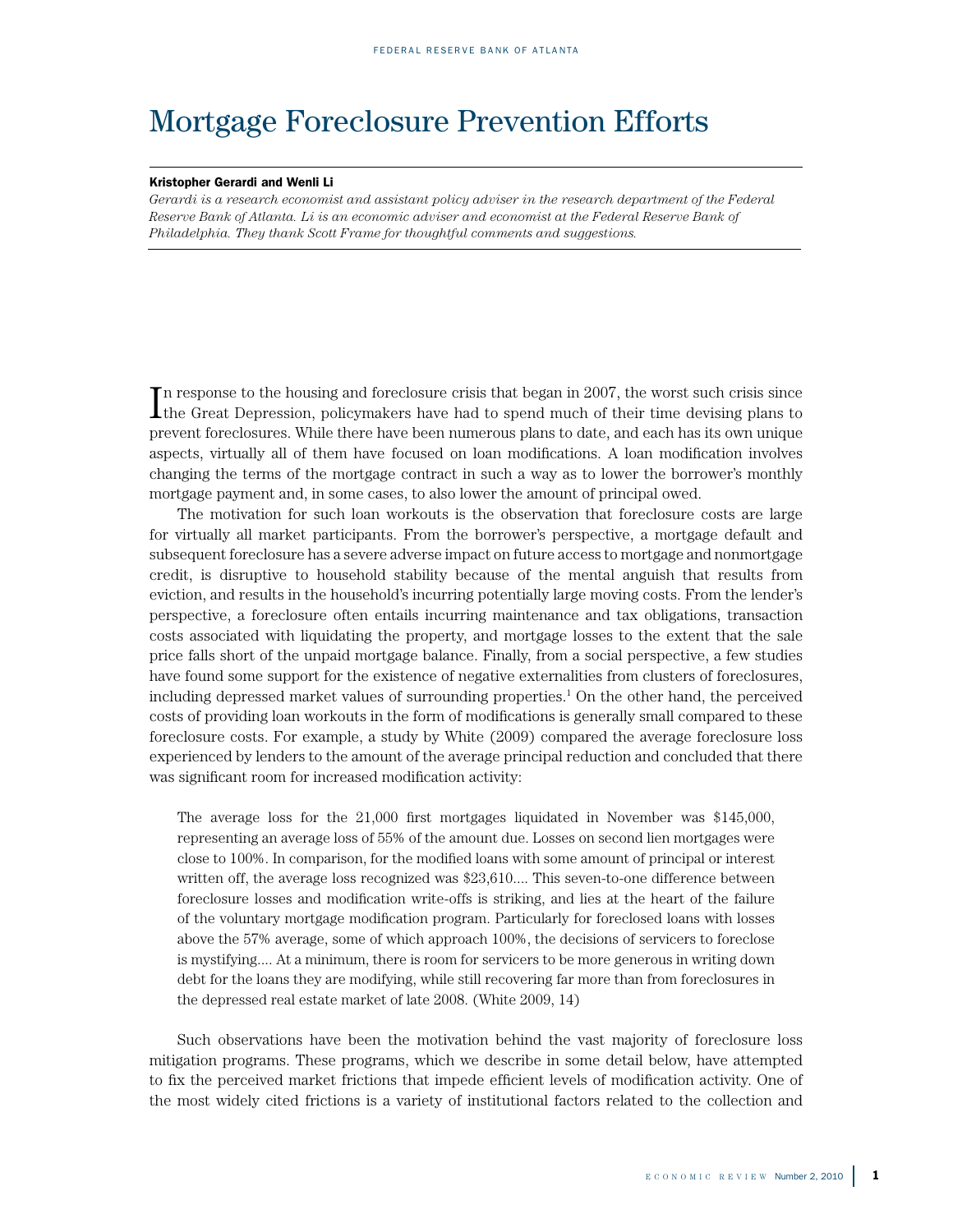sale of mortgages into mortgage-backed securities (MBSs).<sup>2</sup> Those who blame securitization for extremely low levels of modification activity argue that the incentives of the servicers (the firms that collect mortgage payments on behalf of the MBS investors) have become decoupled from the group that ultimately bears the losses entailed from foreclosure, the investors. Many of these programs have tried to mitigate such incentive problems in the hopes of increasing modification levels and lowering the number of foreclosures that have plagued the housing market and the economy in general.

However, while the results have varied across the different loan modification programs, none of them have been able to appreciably stop the rising tide of foreclosures in U.S. housing markets. For example, RealtyTrac reported in its *Midyear 2009 U.S. Foreclosure Market Report* that one in 84 housing units received at least one foreclosure filing in the first half of the year, which amounted to approximately  $1.5$  million foreclosure filings.<sup>3</sup> Commentators have pointed to various explanations for the failure of these foreclosure prevention efforts, and in this document, we survey the available evidence to try to provide some insight on the topic. In particular, we turn to the academic literature (and, to a lesser extent, literature from the mortgage industry) to see what, if anything, it has to say about the reasons behind the success or failure of loss mitigation efforts in housing markets. The theme that emerges in our analysis is that the process of renegotiating and modifying large numbers of mortgages is likely characterized by severe asymmetric information issues, which, when properly accounted for, dramatically increase the costs of modifications to levels that approach and may even surpass the cost of foreclosures described above.

This article describes the different tools that mortgage lenders and policymakers have used in the past to combat foreclosure and then briefly summarizes the main U.S. policies of the past few years. We then review both the theoretical academic literature of the 1990s and early 2000s and the more recent empirical literature that the recent foreclosure crisis has spawned. Finally, we summarize the lessons learned from the literature and outline characteristics that an effective loss mitigation strategy should contain.

# An overview of foreclosure prevention efforts

**Loss mitigation tools.** While loan modifications are by far the most widely discussed alternative to foreclosure, in the current environment, a number of other alternatives have emerged. We divide the types of loss mitigation tools into those that allow borrowers to remain in their homes and those that do not. For a much more detailed and thorough analysis of loss mitigation tools, we direct the reader to Capone (1996).

There are three types of loss mitigation strategies that allow borrowers to stay in their homes. For borrowers with one-time or very short-term difficulties in repayment, the lender will usually use a partial repayment strategy whereby the borrower resumes regular monthly payments, plus some past-due amount, until the loan becomes current. For borrowers with slightly larger, but still short-term, financial troubles, the lender will often provide forbearance. Forbearance is an agreement between a lender and a delinquent borrower in which the lender agrees not to foreclose for an agreed-upon period of time and the borrower agrees to a mortgage repayment plan that will bring the borrower current on his payments by the end of the period.<sup>4</sup> After the forbearance period, a repayment plan is usually set by the lender that results in the full reinstatement or payoff of the mortgage within a specific period of time from the end of the forbearance period. Finally,

<sup>1.</sup> The literature on this subject is actually relatively thin. See the companion literature review by Frame (forthcoming).

<sup>2.</sup> We are referring here to structured nonagency MBSs, as opposed to agency pass-throughs.

<sup>3.</sup> Foreclosure filings were reported on more than 336,000 U.S. properties in June 2009, which was the fourth straight monthly total exceeding 300,000. The second quarter of 2009 showed the highest quarterly total since RealtyTrac began issuing its report in the first quarter of 2005.

<sup>4.</sup> Springer and Waller (1993) explore patterns in the use of forbearance as a loss mitigation tool.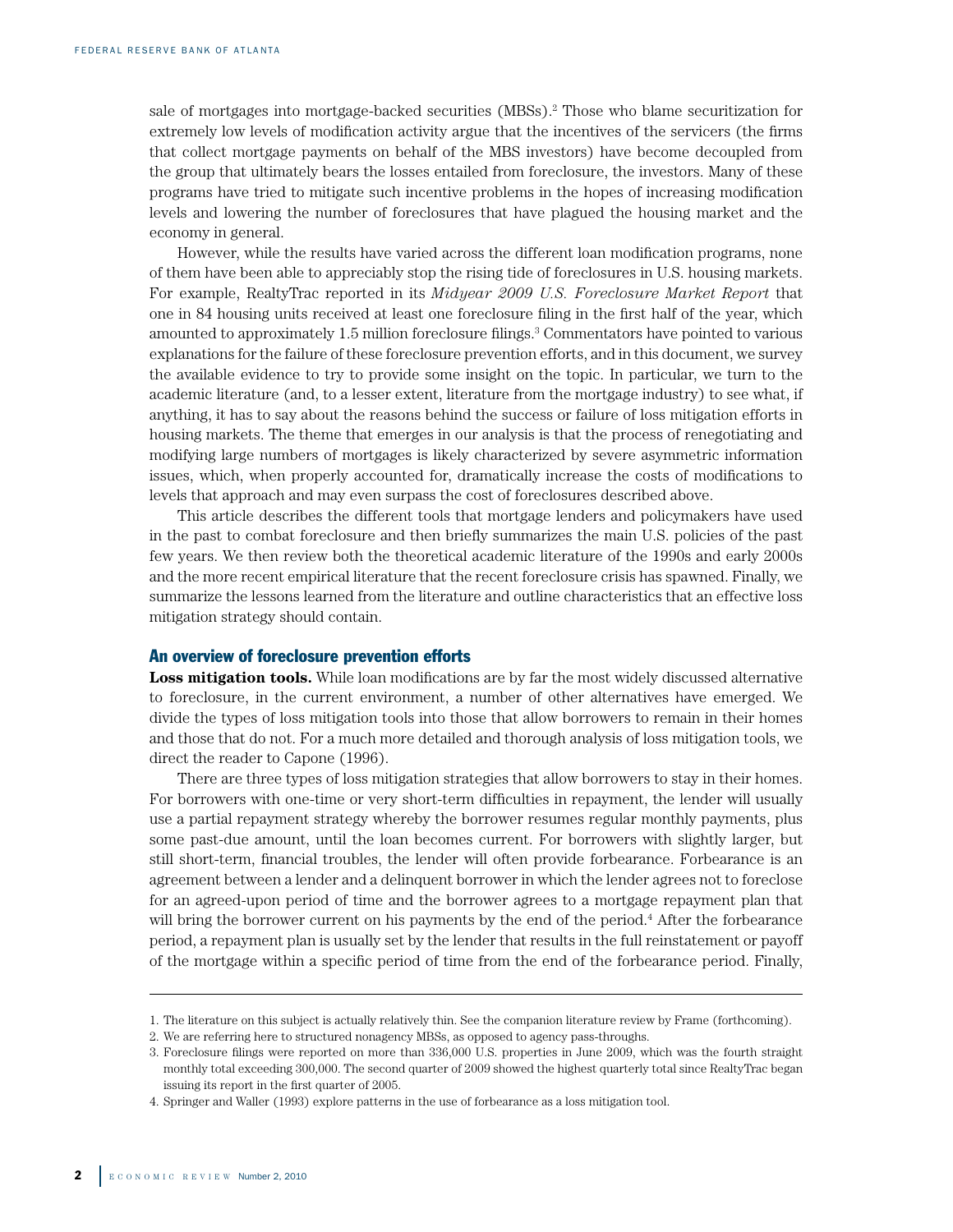loan modifications, as described above, are a tool that has traditionally been employed to deal with borrowers suffering from more permanent types of shocks.

At least two types of foreclosure alternatives force a borrower to move out of his or her home. One such alternative is a preforeclosure sale, or short sale, in which the lender allows the borrower to sell the house at a price below the amount owed on the mortgage, inclusive of sale costs and other fees. The lender will then either negotiate an unsecured repayment plan with the borrower for the additional amount owed or will forgive the remaining debt (Cutts and Green 2005). Another alternative is a deed in lieu of foreclosure, in which a mortgage borrower voluntarily deeds collateral property in exchange for a release from all obligations under the mortgage. While both of these alternatives involve some of the same costs of foreclosure from the borrower's perspective, including moving costs and mental anguish, they are both usually less costly than foreclosure in terms of restricted access to future credit markets.

While short sale and deed in lieu sound like reasonable alternatives to foreclosure in theory, in practice they are used much less often than either forbearance or loan modification. It is difficult to pin down exactly why this is the case, but there are several possibilities. First, these two options typically involve the lender forgiving the entire difference between the outstanding mortgage balance and the market value of the property (similar to foreclosure). While in many states it is legal for the lender to seek a deficiency judgment for this difference, even in the case of short sale or deed in lieu, the lender rarely does so, perhaps because the probability of recovery is so low due to the borrower's weak financial situation.<sup>5</sup> Thus, in states with relatively quick foreclosure processes, there may not be as much upside to a short sale or deed in lieu because the lender is able to evict the borrower and put the house on the market relatively quickly and minimize maintenance and legal costs without resorting to these alternatives. But in states where the foreclosure process is very long and costly (usually in judicial foreclosure states, where the lender is required to file a lawsuit against the borrower in order to foreclose), these two options may be more attractive. Another potential complication with a short sale or deed in lieu occurs if the borrower has multiple lenders (second liens), in which case all lenders would have to provide their approval.<sup>6</sup>

Short sales and deeds in lieu may also have some significant disadvantages from a borrower's perspective. First, borrowers incur tax obligations relating to the forgiveness of the deficiency balance. Under federal law, a creditor is required to file a 1099C whenever it forgives a loan balance greater than \$600. This forgiveness may create a tax liability for the former property owner because it is considered "income."<sup>7</sup> Second, there is some evidence that homeowners in financial distress are often not interested in voluntarily relinquishing their home and are simply hanging on to their houses without any realistic hope of repaying their mortgages (Bahchieva, Wachter, and Warren 2005).

**U.S. policy responses to the recent foreclosure crisis.** In response to the rapid rise in foreclosures, the U.S. government, along with the industry and industry associations, has sponsored a series of programs using loan modifications as an alternative to foreclosure. These programs provide additional incentives (often in the form of a subsidy) to lenders, servicers, and borrowers for loan modification. The programs can be viewed in two phases marked by the implementation of the Obama administration's Making Home Affordable (MHA) program in March 2009.<sup>8</sup>

The mortgage crisis first broke out in the subprime market. To calm that market, Congress approved the FHASecure program in September 2007. FHASecure was a temporary initiative

<sup>5.</sup> See Ghent and Kudlyak (2009) for a list of recourse versus nonrecourse states. In addition, there is some anecdotal evidence that lenders may be pursuing deficiency judgments for more borrowers after agreeing to short sales (Christie 2010).

<sup>6.</sup> In addition, the decision would also depend on lenders' expectations of future market conditions. If lenders do not expect to fetch much under short sale or deed in lieu, they will have less incentive to speed up the process.

<sup>7.</sup> The Mortgage Forgiveness Debt Relief Act of 2007 provides tax relief for some loans forgiven in the period 2007 through 2012.

<sup>8.</sup> Our writing expands upon Cordell et al. (2009) and Robinson (2009), who also provide an overview of recent government loan modification efforts.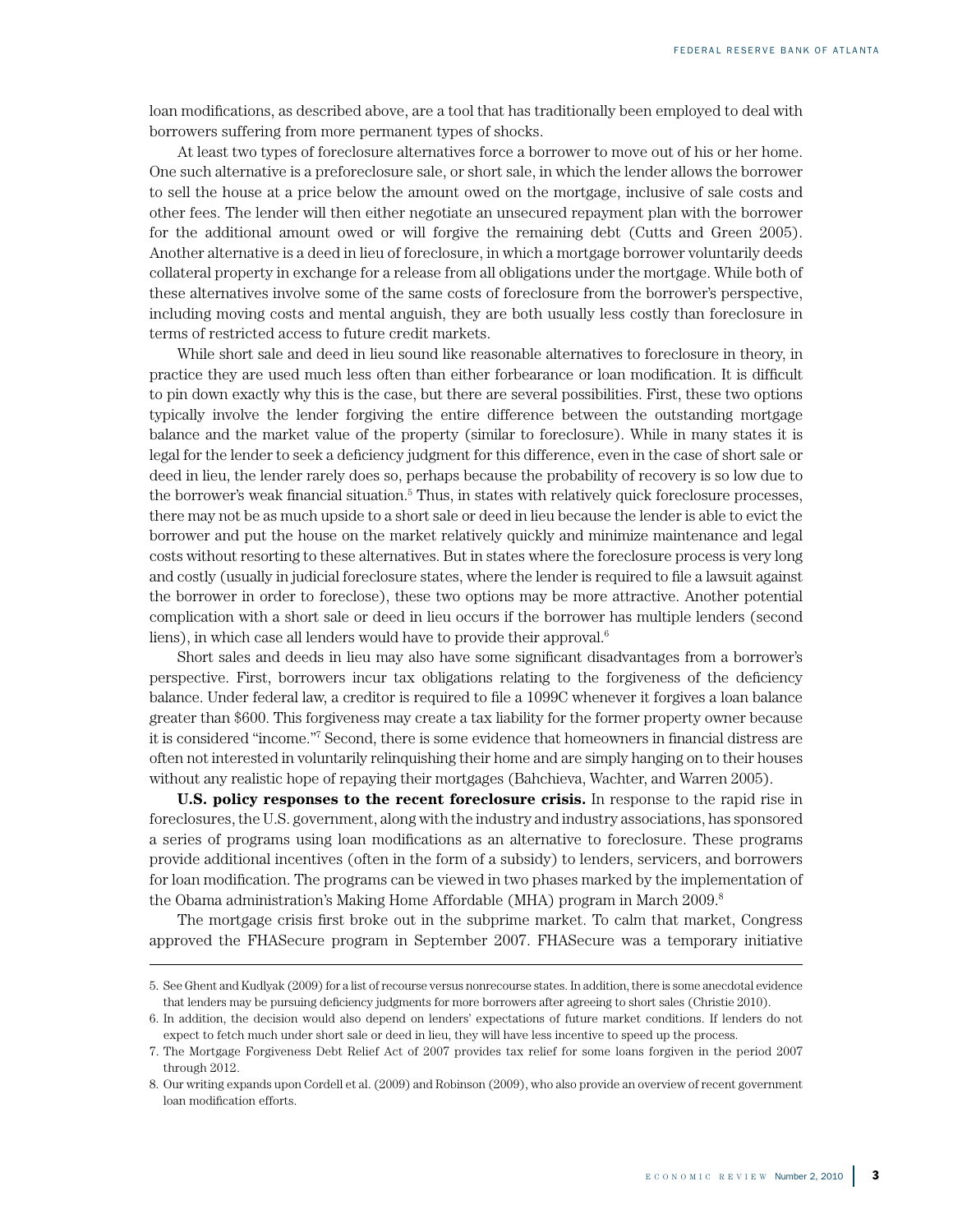designed to make it possible for lenders to refinance delinquent adjustable-rate mortgages (ARMs) and/or to offer new subordinate financing in cases where the combined loan-to-value ratio exceeded the applicable Federal Housing Administration (FHA) loan-to-value ratio and geographical maximum mortgage amount. The program also applied to borrowers who were delinquent on their non-FHA ARMs because of a rate reset or the occurrence of "extenuating circumstances." However, the creation of new junior liens equal to the principal forgiven on the original first lien, along with a few other complicated features, proved difficult to achieve in practice. By November 2008, only

*Foreclosure loss mitigation programs have attempted to fix the perceived market frictions that impede efficient levels of modification activity.*

4,212 refinancings were made, despite the initial goal of 80,000 loans. This program was discontinued by the U.S. Department of Housing and Urban Development (HUD) in December 2008.

In October 2007, then-Treasury Secretary Henry Paulson announced the creation of the Hope Now Alliance. At its inception, the alliance was composed of lenders representing approximately 60 percent of all outstanding mortgages in the United States, counseling services, trade organizations, and

a group representing MBS investors. Additional organizations joined over the following months. Hope Now describes the assistance that it provides to homeowners as loan workouts. These workouts can result in establishing either a repayment plan with the homeowner to bring them back to current or a permanent loan modification whereby the terms of the mortgage are modified in order to make the loan more affordable for the homeowner. Despite the numerous calls received at the Homeowners' Hotline that was set up by Hope Now, the group appeared to be ineffective in addressing the increasing problem of foreclosures in the United States. It has also been noted that most of the assistance provided by the group has been to establish repayment plans rather than actually modify the terms of the mortgage (Zibel 2008).

On December 6, 2007, Hope Now, working closely with the American Securitization Forum and the U.S. Treasury, introduced a fast-track plan to help borrowers avoid interest rate resets. Under the Streamlined Foreclosure and Loss Avoidance Framework, better known as the "Teaser Freezer" plan, mortgage servicers were encouraged to modify mortgages by freezing the homeowner's introductory interest rate for five years. Eligibility for the plan was limited to a subgroup of homeowners who acquired their homes using an adjustable-rate subprime loan product. Other requirements were that homeowners had to be in relatively good standing on their mortgage and were unable to refinance into a fixed-rate or government-insured product. It was also necessary that the mortgage cover an owner-occupied property held in a pool of securitized mortgages. Using an event-study methodology and focusing on the ABX index—the only source of daily security prices in the subprime market—Balla, Carpenter, and Robinson (2009) found that investors in the ABX initially perceived that the plan would improve the conditions in the subprime market. But the positive effects of the plan were swamped by the continued deterioration in the housing market.

After the failure of IndyMac Federal Savings Bank, the Federal Deposit Insurance Corporation (FDIC) assumed control of the bank and initiated a modification program for mortgages securitized or serviced by IndyMac in August 2008. Under the FDIC Loan Modification Program, or "Mod in a Box," borrowers received a loan modification with a maximum 31 percent housing-to-income ratio through the use of interest rate reduction, amortization term extension, and, in some cases, principal deferment. The requirements for eligibility were that homeowners must have been at least sixty days delinquent on their primary mortgage and must have had a cumulative loan-tovalue (CLTV) ratio greater than 75 percent. Through December 31, 2009, the FDIC had entered into eighty-six shared-loss agreements with single-family assets totaling \$53.2 billion.

In the spring of 2008, Congress passed legislation creating the Hope for Homeowners (H4H) refinancing program. The program allowed certain borrowers facing difficulty with their mortgages to refinance into a new thirty-year or forty-year fixed-rate mortgage insured by the FHA. To be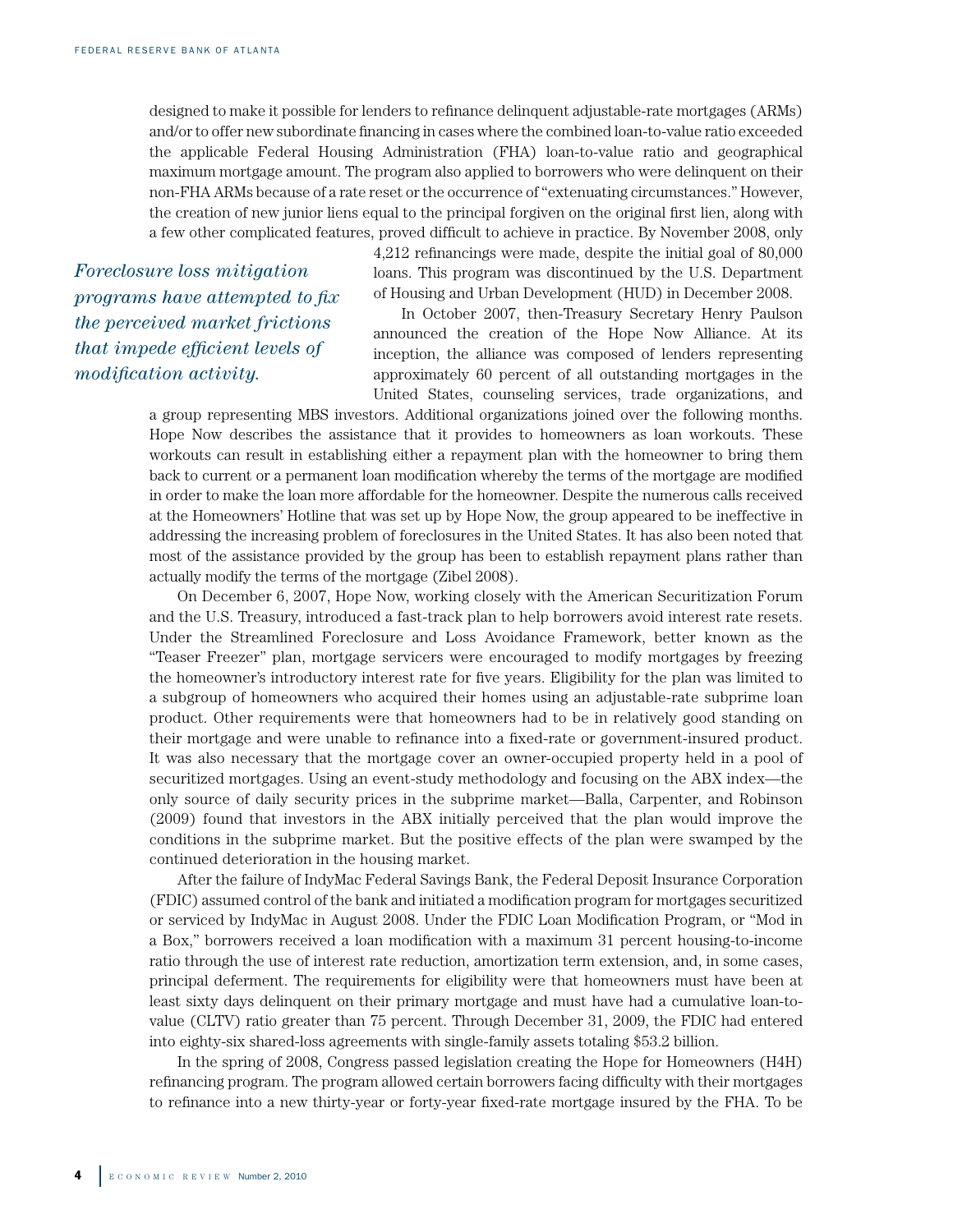eligible for the program, the borrower had to be refinancing a mortgage on his or her primary residence and could not own any other residential property. Also, the homeowner must have had a front-end debt-to-income (DTI) ratio that exceeded a threshold ratio of 31 percent. For lenders, H4H required that first-lien holders accept 96.5 percent of the appraised value of the home as payment for all outstanding claims. The plan also called for all subordinate liens to be extinguished, either by an upfront payment or through a share of the FHA's take on future houseprice appreciation. The program was not well received because lenders and investors were not willing to write down principal. Additionally, servicers complained about the complexity of the program, and the mortgage rates offered were relatively high. The program was later revised in the Helping Families Save Their Homes Act, signed on May 20, 2009. Among the changes, HUD may now permit original lenders or investors to share in any future house-price appreciation in return for the required write-down of the current balance.

In November 2008, working with Hope Now, Fannie Mae and Freddie Mac offered the Streamlined Modification Program for loans that they guarantee. Similar to the FDIC's "Mod in a Box" program, the Streamlined Modification Program uses an affordability measure to modify mortgages held by government-sponsored enterprises (GSEs). To quickly modify mortgages at risk of default, the program modifies first liens to reduce the homeowners' front-end DTI ratio to 38 percent. The eligibility requirements for the Streamlined Modification Program include that the house securing the mortgage must be the homeowner's primary residence and that a GSE must own or have securitized the loan. In addition, only homeowners who are at least ninety days past due on their mortgage, have documentation that they encountered some financial hardship, and have a combined loan-to-value ratio on their home greater than 90 percent are eligible for the program. One important innovation of the Streamlined Modification Program is that it provides an \$800 incentive payment from the GSEs to the servicers for each mortgage that is modified. The Streamlined Program was retired in March 2009.

The Federal Reserve Board also participated actively in the effort to reduce foreclosures. In January 2009, the Federal Reserve Board announced the adoption of the Homeownership Preservation Policy, which applies to the residential mortgage assets held by the special-purpose vehicles established by the Federal Reserve to facilitate the acquisition of Bear Sterns by JPMorgan Chase and to assist the American International Group Inc. Under the policy, borrowers who are sixty days delinquent or are expecting a known trigger event (for example, an interest rate reset) or who have recently experienced a decline in income can modify their loans into a fixed-rate mortgage for no longer than forty years and with a mortgage debt-to-income ratio of 38 percent or less.

The programs summarized above, by most analyses, have had poor results in terms of significantly reducing foreclosures. While the number of concessionary modifications as a fraction of seriously delinquent mortgages has recently increased (see Adelino, Gerardi, and Willen 2009), they still make up only a very small fraction of delinquent mortgages. Furthermore, borrowers that have received modifications are redefaulting at extremely high rates. For example, the Fitch ratings service released a report in May 2009 that projected modified loans in subprime pools would sour at high rates despite a change in the loan terms. Fitch's conservative projection was that between 65 percent and 75 percent of modified subprime loans would fall sixty days or more delinquent within twelve months of the loan change. Adelino, Gerardi, and Willen (2009), using a fairly representative U.S. mortgage data set, found that loans modified between the first quarter of 2005 and the third quarter of 2008 were characterized by a redefault rate of approximately 50 percent; for subprime loans the redefault rate was close to 70 percent.

However, according to both the Adelino, Gerardi, and Willen (2009) study and the 2009 *Mortgage Metrics Report* published by the Office of the Comptroller of the Currency (OCC) and the Office of Thrift Supervision (OTS), redefault rates vary substantially depending on the type of modification. For example, according to the OCC and OTS report, which analyzed the loan performance at nine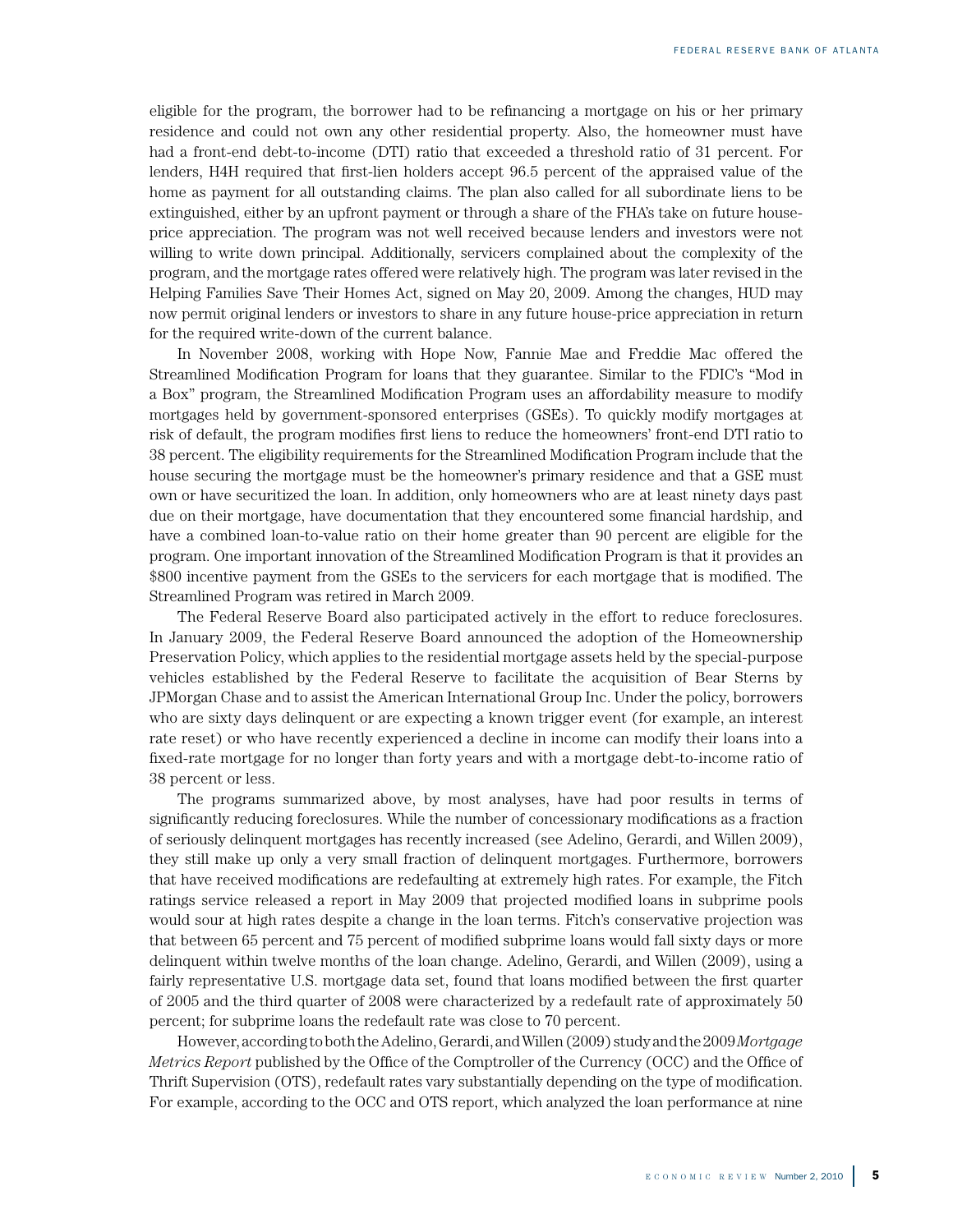national banks and four thrifts with the largest mortgage portfolios, "modifications that decreased monthly payments had consistently lower redefault rates, with greater percentage decreases [in monthly payments] resulting in lower subsequent redefault rates." The report also found that the redefault rate for modified mortgages was generally lower if the borrower's payment was reduced by more than 10 percent.<sup>9</sup>

In response to the perceived failure of previous policies to substantially lower foreclosure rates, in March 2009 the Obama administration launched a comprehensive initiative called Making Home Affordable (MHA) to increase loan modifications through the Home Affordable Modification Program (HAMP) and refinances through the Home Affordable Refinance Program (HARP). HAMP requires that all banks and lending institutions that accepted funding from the Troubled Asset Relief Program (TARP) must implement loan modifications for eligible loans under HAMP's guidelines. For non-TARP banks, participation is voluntary. As in some of the earlier programs discussed above, the modifications attempt to target a DTI ratio of 31 percent; however, in order to qualify for HAMP, lenders must first reduce payments on mortgages to no greater than a 38 percent DTI ratio. The modified interest rate under HAMP will remain in effect for five years. Eligible borrowers are those who are current on their mortgage payments but face financial hardship or imminent default.10 The program basically comprises two pieces. The first piece is a "trial modification" that provides the borrower with a temporarily reduced monthly payment (typically for six months). This provision is essentially the same as a forbearance agreement between the borrower and the lender. The second piece, which is conditional on a successful trial modification, is a permanent modification (either a reduction of the interest rate, extension of the maturity, or reduction in the principal balance). According to the Treasury Servicer Performance Report, through December 2009 more than 900,000 homeowners had started trial modifications, and more than 1 million offers for trial modifications had been extended to borrowers. However, the number of permanent modifications has been low by most accounts.<sup>11</sup>

# Literature review

**Theoretical literature.** It may be surprising to many to learn that prior to the current crisis, there was academic and industry interest in the topic of foreclosure loss mitigation associated with residential mortgages.

Ambrose and Capone (1996) was one of the first studies in the mortgage literature to formalize a cost-benefit analysis of the lender's decision to either foreclose or renegotiate with a delinquent borrower. The authors assume that the lender is faced with five alternatives when dealing with a seriously delinquent borrower: loan modification, preforeclosure sale, deed in lieu of foreclosure, forbearance, or foreclosure. One of the insights that comes out of the paper is the idea that "selfcure" risk is a very important component of the cost-benefit analysis. Self-cure risk is defined as

 <sup>9.</sup> Unfortunately, up to the writing of this paper, we cannot find any information on whether the redefault rate also depends on the type of lender that initiated the modification. In particular, it may be interesting to find out whether the IndyMac loan modifications that were initiated directly by the FDIC performed any differently from loan modifications initiated by private lenders.

<sup>10.</sup> For further description and discussion of HAMP, see Cordell et al. (2009).

<sup>11.</sup> According to the Servicer Performance Report Through January 2010, there have been 116,000 permanent modifications plus 76,000 approved by servicers and pending borrower acceptance.

HAMP applies to borrowers who are current on their mortgage payments and have a stable income sufficient to support the new mortgage payment. Eligible loans include those owned or controlled by Fannie Mae or Freddie Mac where the first mortgage does not exceed 105 percent of the current market value of the property. The program replaces an adjustable-rate mortgage and initial-interest mortgage or balloon/reset mortgage with a fifteen-, twenty-, or thirty-year fixed-rate mortgage. Refinanced mortgages cannot be used to pay off or reduce subordinate liens. In addition, cash cannot be taken out. According to the Treasury, through December 2009, this program has allowed more than 3.8 million borrowers to refinance, saving an estimated \$150 per month on average and more than \$6.8 billion in total over the first year.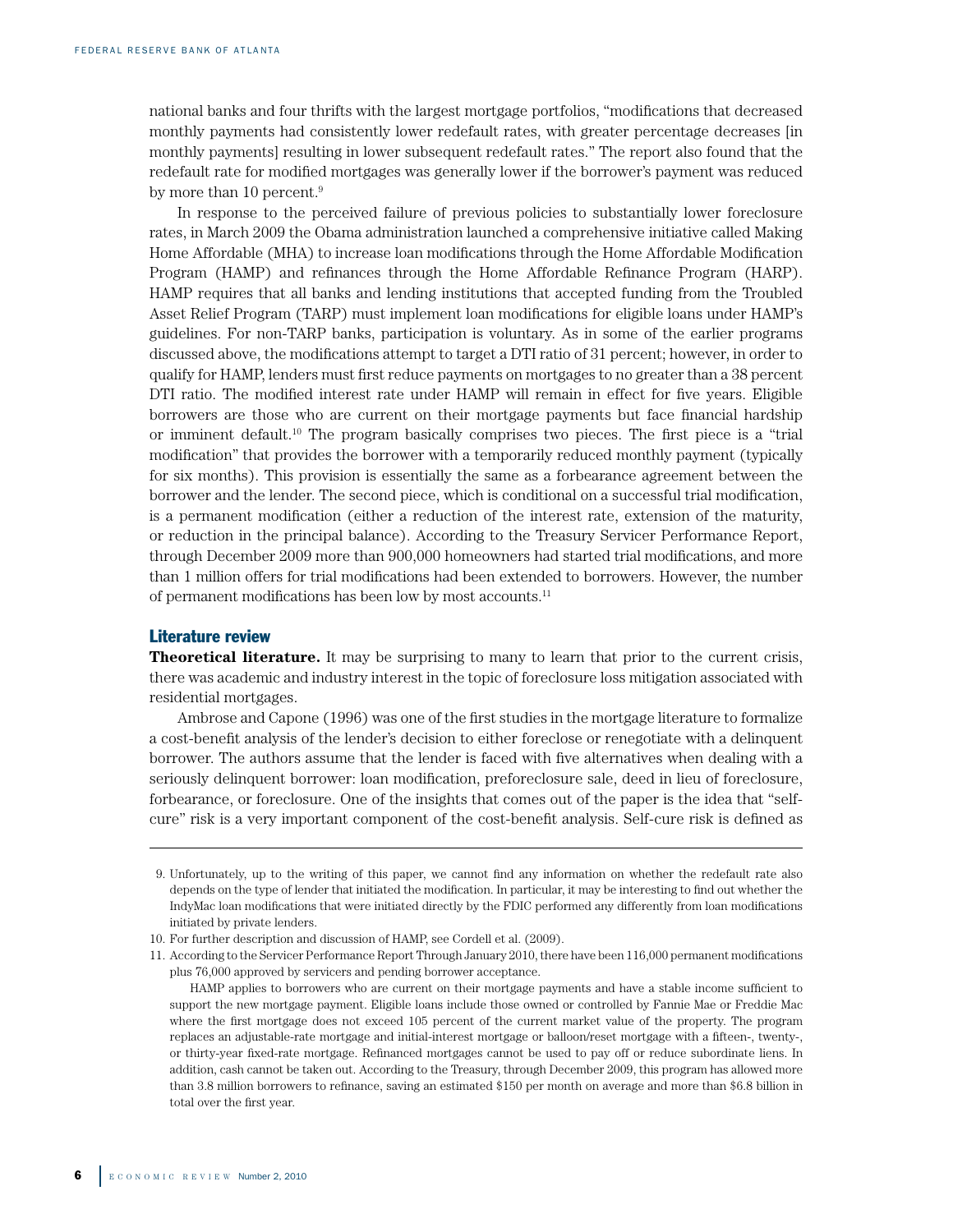the situation in which a delinquent borrower is able to solve the issues that led to delinquency in the first place and repay the entire amount of the loan without any assistance from the lender. The idea is that if self-cure risk is high, then the lender incurs unnecessary costs of assisting borrowers who would have cured anyway. We will talk about self-cure risk in more detail below, but to illustrate its potential importance in loss mitigation decisions, we draw the reader's attention to this quote from Capone (1996): "Industry sources suggest that 70–80 percent of all loans arriving at 90-days delinquency can still reinstate without assistance." Of course, such statistics are extremely sensitive to the economic environment, but this quote illustrates that such concerns are not trivial.

Riddiough and Wyatt (1994b) was the first paper to analyze the foreclosure versus the renegotiation decision in a strategic environment, in which lenders in the residential mortgage market hold private information regarding their costs of completing a foreclosure.<sup>12</sup> This private information plays an important role because of the large average magnitude of foreclosure costs and the heterogeneity of costs across lenders. In the model, the lender's decision to renegotiate or foreclose on a given borrower acts as a signal of the lender's foreclosure costs to other borrowers who are considering default. Thus, a lender must be cognizant of the reputation that it forms from previous decisions regarding foreclosure and renegotiation. If, for example, a lender has historically given borrowers generous concessions in the form of favorable loan modifications, then borrowers currently in financial duress, having observed this past behavior, will infer high foreclosure costs associated with the lender. In such a scenario, borrowers may have an incentive to strategically default to gain concessions from the lender, whereas the same borrowers might not default if they had to negotiate with a lender that was less generous and thus perceived to have lower foreclosure costs.

Wang, Young, and Zhou (2002), building on the work of Riddiough and Wyatt, argue that the existence of asymmetric information between a borrower and lender implies that it is optimal for the lender to randomly reject requests for concessionary modifications. Their model is composed of a single lender (a bank) and two types of borrowers: financially distressed borrowers who will default with certainty unless the lender is willing to provide concessions and nondistressed borrowers who may be tempted to default because they have negative equity but who do not because of high default costs. The nondistressed borrowers can request a modification from the lender but must pay a cost to do so. The lender can distinguish between the two borrower types only by screening. The screening technology is assumed to be perfect but costly. Thus, the lender has two tools at its disposal to limit the number of nondistressed borrower applications. It can either pay a screening cost to identify borrowers with certainty, or it can use a random rejection policy, which is costless but has the disadvantage of rejecting distressed and nondistressed borrowers with equal probability. Wang, Young, and Zhou show that in such a model, the lender's optimal policy always takes one of two forms. A lender will either randomly reject applicants without any screening (which happens when the screening cost is sufficiently large) or will accept all applications but will screen enough applicants to completely deter nondistressed borrowers from applying (which happens when the screening cost is relatively low). The lender's optimal random rejection rate depends on the cost of liquidation, the magnitude of the default benefit to the borrower, the fraction of distressed borrowers in the population, and the size of the application cost that must be incurred by a nondistressed borrower.

A random rejection policy for modification applications may seem to be extremely abstract and unrealistic, but through various methods, lenders may be able to effectively approximate such a policy. For example, a lender could purposefully understaff its calling center so that many calls by borrowers seeking assistance go unanswered. There have been many anecdotes over the course of the current foreclosure crisis of understaffing on the part of mortgage servicers and

<sup>12.</sup> According to Cutts and Green (2005), these costs include the opportunity cost of principal and income not received, servicing costs, legal costs, property maintenance costs, and costs associated with property disposition.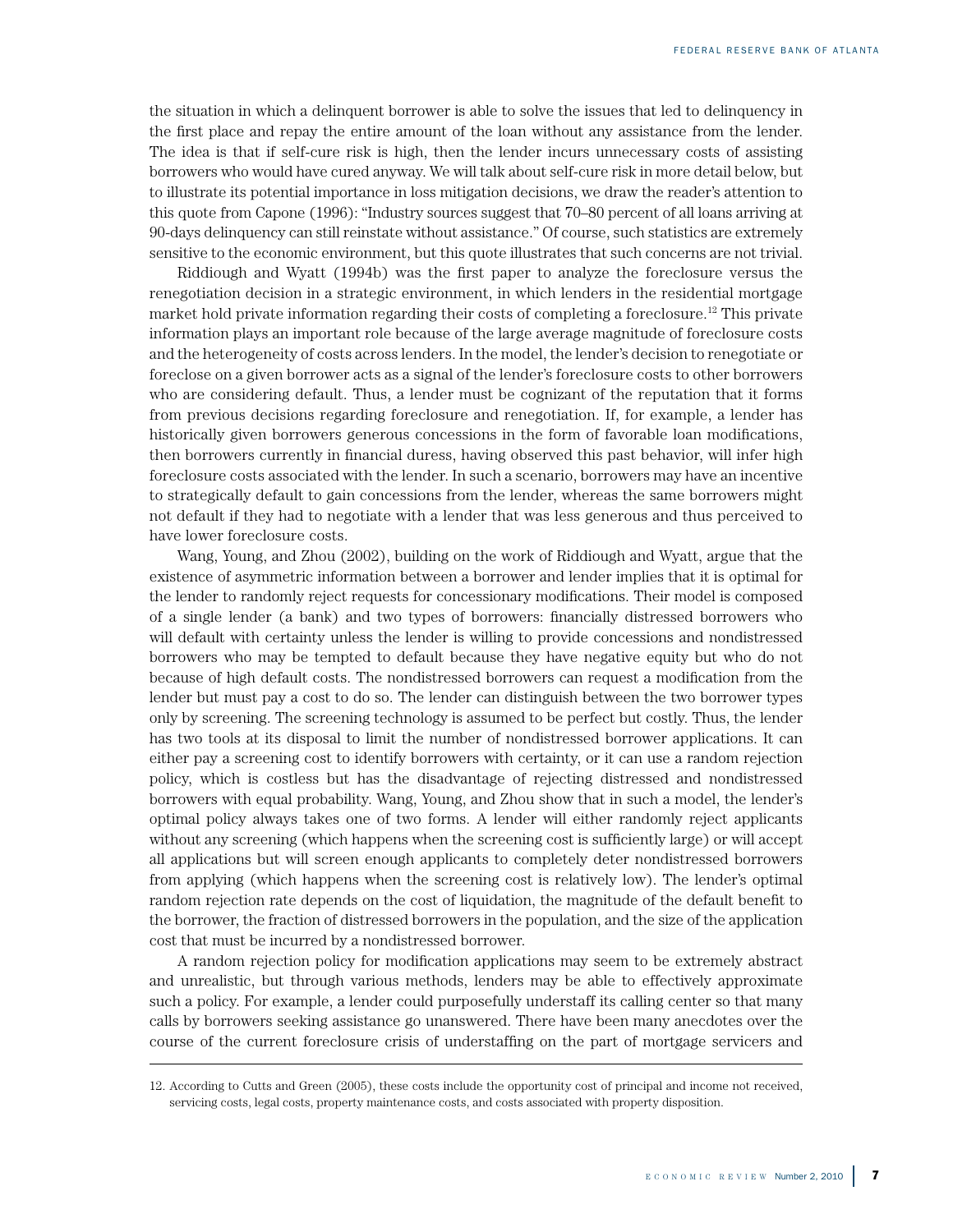thus the inability of many borrowers to communicate directly with their servicer. Of course, this situation may simply reflect certain mortgage servicers' inability to forecast the extent of mortgage delinquencies rather than a conscious decision to ignore a fraction of borrowers, but the fact that such anecdotes continue to appear in the media at such an advanced stage of the crisis makes us at least a little skeptical.

Finally, it is worth noting that these models are all static, and thus expectations of future market conditions do not play a role in the equilibrium outcomes. In reality, the borrower's default decision and the lender's decision to foreclose or renegotiate are dynamic decisions that depend importantly on such expectations. Foote et al. (2009) develop a very simple, stylized model of the borrower's decision to default and point out that a higher probability of future house price appreciation increases the expected return of not defaulting on the mortgage and staying in the house. Adelino, Gerardi, and Willen (2009) develop a simple model of the lender's decision to foreclose or modify and show that future house price appreciation affects the gains to modification. If lenders expect house prices to fall in the future and modification redefault rates are high, then they may prefer to forgo renegotiation and foreclose immediately rather than have to foreclose on a significant number of borrowers at a later date when house prices are even lower.

**Empirical literature.** With the housing downturn and the huge increase in foreclosures nationwide, the issue of loss mitigation—and, in particular, loan modification—has become a topic of interest in the recent mortgage literature. Numerous academics and policymakers (both in the field of economics and in the field of law) have taken the view that lenders (through the mortgage servicers that they pay to collect and process mortgage payments) are foreclosing on an inefficiently large number of borrowers.<sup>13</sup> These authors note that the process of foreclosing on a borrower is typically very costly, both because of the time costs involved as well as the direct monetary costs incurred, which include maintenance and depreciation costs, tax payments, and real estate agent fees. In addition, the servicer typically resells a foreclosed property for much less than the outstanding balance on the mortgage. Thus, on the surface, it would appear that the lender would be better off taking a small loss to modify the loan of a seriously delinquent borrower as opposed to refusing a modification and initiating the costly process of foreclosure.

So what could possibly explain this puzzling behavior on the part of lenders and servicers of offering few concessionary modifications to distressed borrowers and choosing, instead, in most situations, the costly process of foreclosure? As we discussed briefly above, perhaps the most prevalent explanation for this behavior is the existence of contract frictions and misaligned incentives in the institutional structure of MBSs, which renders renegotiation between borrowers and MBS investors prohibitively costly. The estimates of the deadweight losses that result from these frictions are extremely high.14 Those who blame securitization for the low number of modifications point to at least two culprits. The first is the pooling and service agreements (PSAs) that govern the behavior of mortgage servicers in securitization trusts. Some PSAs directly specify and restrict the latitude that servicers have when deciding between modification and foreclosure. As a general rule, these PSAs allow servicers to modify loans but only in cases where imminent default is deemed to be likely and where the benefit of a modification over foreclosure can be shown with a net present value (NPV) calculation.15 Second, those who blame securitization claim that servicers may not modify many loans for fear of being sued by investors in one tranche of

<sup>13.</sup> See, for example, Eggert (2007), Geanakoplos and Koniak (2008), Levitin (2009a, b), White (2008), and the Congressional Oversight Panel of the Troubled Assets Relief Program (2009).

<sup>14.</sup> Foote et al. (2009) use figures from the FDIC and White (2009) to arrive at an estimated total deadweight loss of approximately \$180 billion. However, the authors are skeptical of such an estimate and refer to the predictions of the Coase theorem in their arguments.

<sup>15.</sup> Hunt (2009) looked at a number of subprime MBS contracts and found that outright bans on modifications were rare and that most of the contracts that allowed modifications basically instructed the servicer to behave as if it were the single owner of the loan.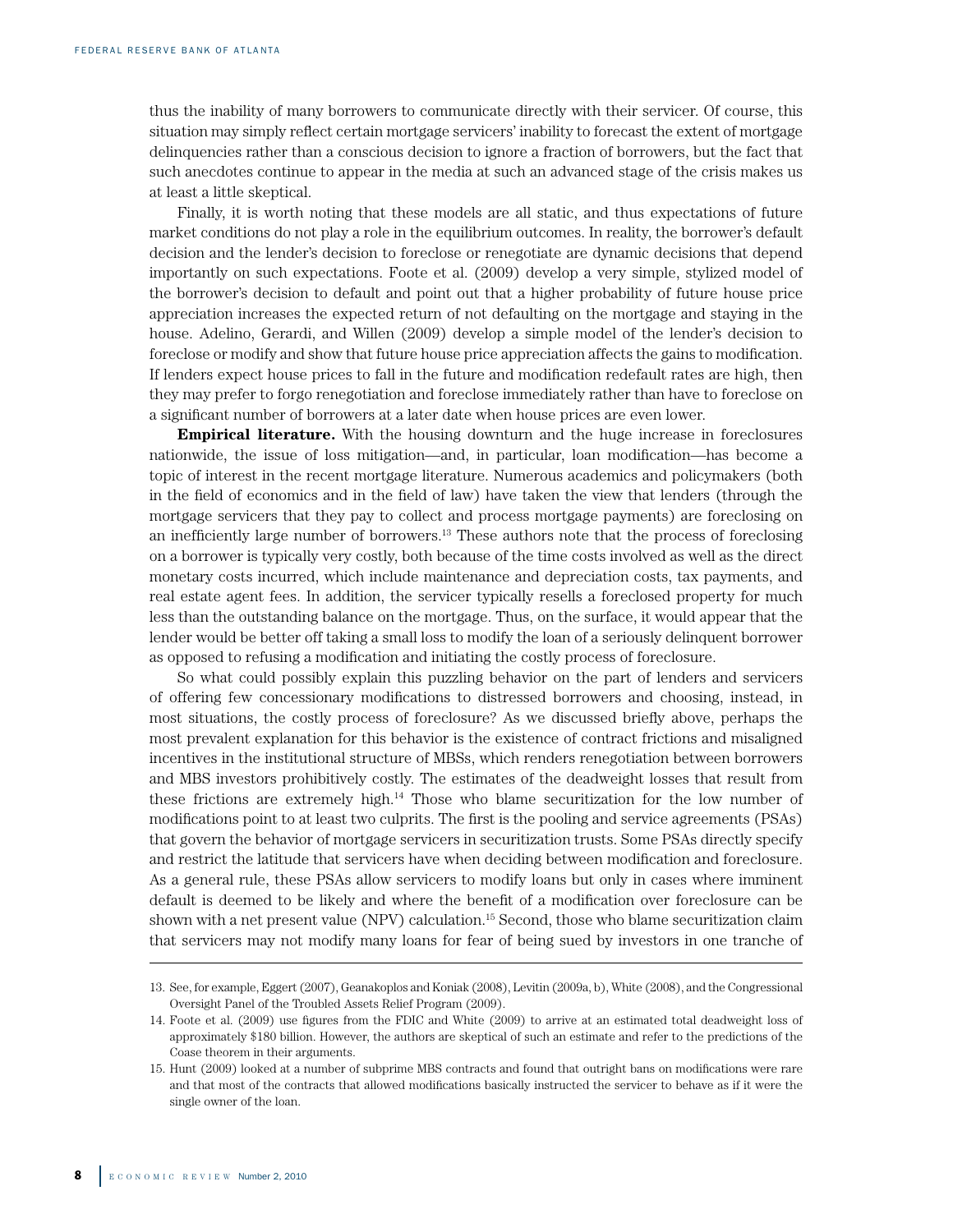the MBS even if modifying as opposed to foreclosing would benefit the investors in the trust as a whole. Since investors in the various tranches have different claims to the cash flows from the MBS, a modification could alter the flows in a way that would benefit one tranche at the expense of another.16 Thus, there may be enough ambiguity in the PSAs to make servicers wary of getting caught up in so-called tranche warfare, which may provide servicers an incentive to follow the path of least resistance and foreclose on seriously delinquent borrowers.<sup>17</sup>

In response to such concerns, Adelino, Gerardi, and Willen (2009) and Piskorski, Seru, and Vig (2009) conducted empirical studies using microdata on a nationally representative sample of

mortgages that sought to either confirm or deny the presence of frictions in the securitization process that could impede efficient levels of renegotiation activity. While both of these studies use the same data set (Lender Processing Services [LPS]) to compare securitized mortgages to mortgages that are held in the originator's own portfolio and are not sold in the secondary market, the studies come to completely different conclusions.

Piskorski, Seru, and Vig find relatively large differences in

*The U.S. policy programs summarized here, by most analyses, have had poor results in terms of significantly reducing foreclosures.*

foreclosure rates between securitized mortgages and loans held in the originator's portfolio. Since portfolio-held loans, which are usually serviced in-house by the lender, in theory do not suffer from the same types of contract frictions and misaligned incentives that potentially plague securitized mortgages, the authors interpret this difference as evidence that frictions in the securitization process hinder the renegotiation process and create a bias toward foreclosure. They estimate the difference in foreclosure rates as between 3.8 percent and 7.0 percent in absolute terms (depending on the specific vintage) and between 18 percent and 32 percent in relative terms. The authors state in their conclusion: "As banks are likely to fully internalize the costs and benefits of the decision to foreclose a delinquent loan, it is natural to interpret our results as suggesting that securitization has imposed renegotiation frictions that have resulted in higher foreclosure rates than would be desired by investors." While Piskorski, Seru, and Vig do discuss alternative interpretations that would also be consistent with their findings, policymakers and analysts have pointed to their study as evidence confirming that securitization is to blame for a large part of the foreclosure crisis. For example, in congressional testimony on February 3, 2009, Edward Morrison, a professor at Columbia Law School, said, "Recent research shows that when these mortgages become delinquent, servicers opt for foreclosure over mortgage modification much more often than private lenders who service their own mortgages," and he cites the Piskorski, Seru, and Vig paper in an accompanying footnote.

Adelino, Gerardi, and Willen (2009) focus on loan modification rates as opposed to foreclosure rates and find small differences in the modification rates of securitized mortgages compared to portfolio loans.<sup>18</sup> The differences they find are sensitive to the particular sample but are rarely more than 10 percent in relative terms, which, when combined with the extremely low level of modification rates for both types of loans (less than 5 percent), translates into economically insignificant magnitudes.

<sup>16.</sup> If this is in fact a significant impediment to renegotiation, it is a bit puzzling as to why market participants would not have foreseen this issue and dealt with it in the PSAs. However, it is certainly possible that the PSAs were not written with an eye to the current housing and foreclosure crisis.

<sup>17.</sup> Yet another potential friction to renegotiation that has been raised is the prevalence of second liens. A popular alternative to obtaining a single high-LTV loan with private mortgage insurance (necessary to qualify for a GSE guarantee) was to obtain two mortgages, with the first having an LTV of 80 percent and the second an LTV between 5 and 20 percent. These second liens are often referred to as "piggybacks." Some market observers believe that the presence of second liens may be impeding renegotiation and other foreclosure prevention efforts. However, to our knowledge there is very little empirical analysis on this topic, and the foreclosure prevention programs discussed above do not explicitly address this issue.

<sup>18.</sup> Both the Adelino, Gerardi, and Willen and Piskorski, Seru, and Vig studies control for numerous borrower and mortgage characteristics.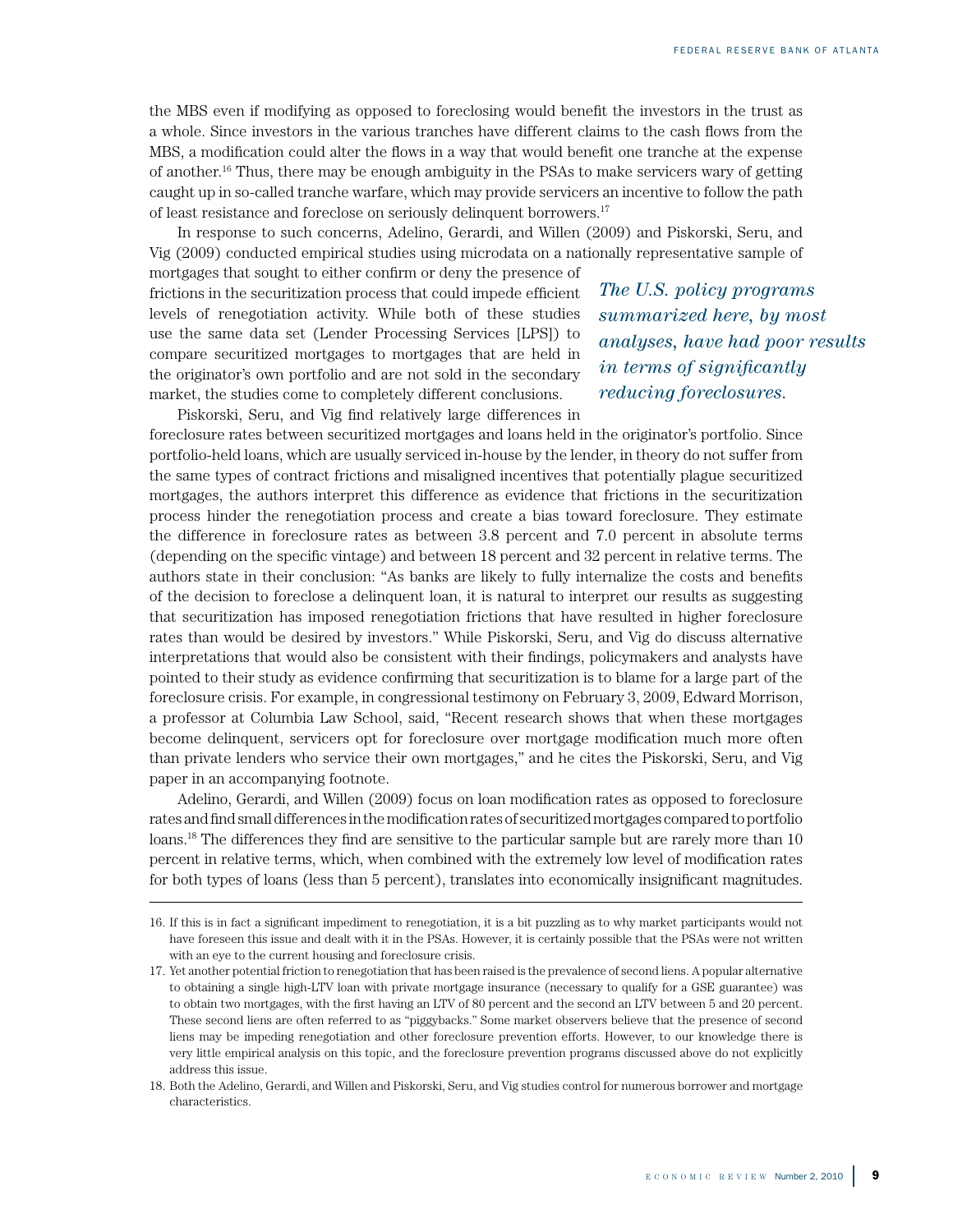The authors interpret their findings as evidence that securitization is not playing a significant role in impeding efficient levels of renegotiation in the mortgage market. They state: "We document that servicers have been reluctant to renegotiate mortgages since the foreclosure crisis started in 2007, having performed payment reducing modifications on only about 3 percent of seriously delinquent loans. We show that this reluctance does not result from securitization: servicers renegotiate similarly

*The foreclosure crisis continues to depress the housing market and the overall economy, and policymakers must find a way to mitigate its effects if the economy is to experience a robust recovery.* small fractions of loans that they hold in their portfolios."

So the natural question then becomes, if securitization is not to blame for the extremely low levels of loan modifications, compared to foreclosures, that have characterized the current housing crisis, what is to blame?19 Adelino, Gerardi, and Willen point to various issues in the lender's decision to renegotiate with a borrower, which, when accounted for, substantially raise the costs of renegotiation. In a simple theoretical model of mortgage modification, they find that self-cure risk, redefault risk, and the

issue of asymmetric information between the lender and the borrower could substantially increase the cost of providing concessionary modifications to a borrower and could thus severely limit lenders' willingness to renegotiate with distressed borrowers rather than to initiate foreclosure proceedings.

In their sample of mortgages that covers the period from early 2005 through 2008, Adelino, Gerardi, and Willen find that more than 30 percent of seriously delinquent borrowers recover and become current on their mortgage (or "cure") without receiving a loan modification. 20 If we take this number at face value and assume that a lender were to provide a concessionary modification to all of its seriously delinquent borrowers, then approximately 30 percent of the money spent by the lender in such an endeavor (that is, the reduced interest and/or principal payments) would be essentially wasted. In addition to finding relatively high self-cure rates in the data, Adelino, Gerardi, and Willen also find high redefault rates. They find that between 20 percent and 50 percent of modified mortgages (depending on the specific sample) end up back in serious delinquency within six months. Given the short horizon, these percentages are very high, implying that for a large fraction of borrowers, the lender is simply postponing foreclosure. This strategy is costly in an environment of low sales volume and declining prices since it means that lenders will recover even less in foreclosure. Furthermore, a borrower who faces a high likelihood of eventually being evicted will have little incentive to maintain the house (and may even make things worse), which will also reduce a lender's expected recovery in foreclosure.

Finally, in another paper, Adelino, Gerardi, and Willen (2010a) discuss the issue of asymmetric information, which was at the heart of the previous literature on mortgage modification in the 1990s. Riddiough and Wyatt (1994a) modeled asymmetric information from the perspective of the borrower since lenders hold private information regarding their costs of foreclosure. Wang, Young, and Zhou (2002) instead posit that borrowers hold private information with respect to their plans to default since some borrowers are truly financially distressed and in imminent danger of defaulting, while others have no plans to default and are simply pretending to be distressed in order to obtain a modification.<sup>21</sup> Adelino, Gerardi, and Willen's model is similar in spirit to Wang, Young,

<sup>19.</sup> See Adelino, Gerardi, and Willen (2010b) for a detailed explanation and reconciliation of the differences between their 2009 study and Piskorski, Seru, and Vig (2009).

<sup>20.</sup> Seriously delinquent borrowers are defined as those who are at least sixty days delinquent on their mortgage (having missed at least two payments).

<sup>21.</sup> The issue of moral hazard in the context of borrowers strategically defaulting in order to qualify for modifications has also been discussed in other papers. Foote et al. (2009) is one recent example. In addition, Riddiough and Wyatt (1994a) provide an extensive discussion and analysis of the moral hazard problem associated with pursuing workouts rather than foreclosures for the commercial mortgage market. Their analysis suggests that lenders will consider foreclosure alternatives only when the cost of foreclosing is higher than the cost of revealing information concerning the true foreclosure costs to other borrowers and thus encouraging additional defaults.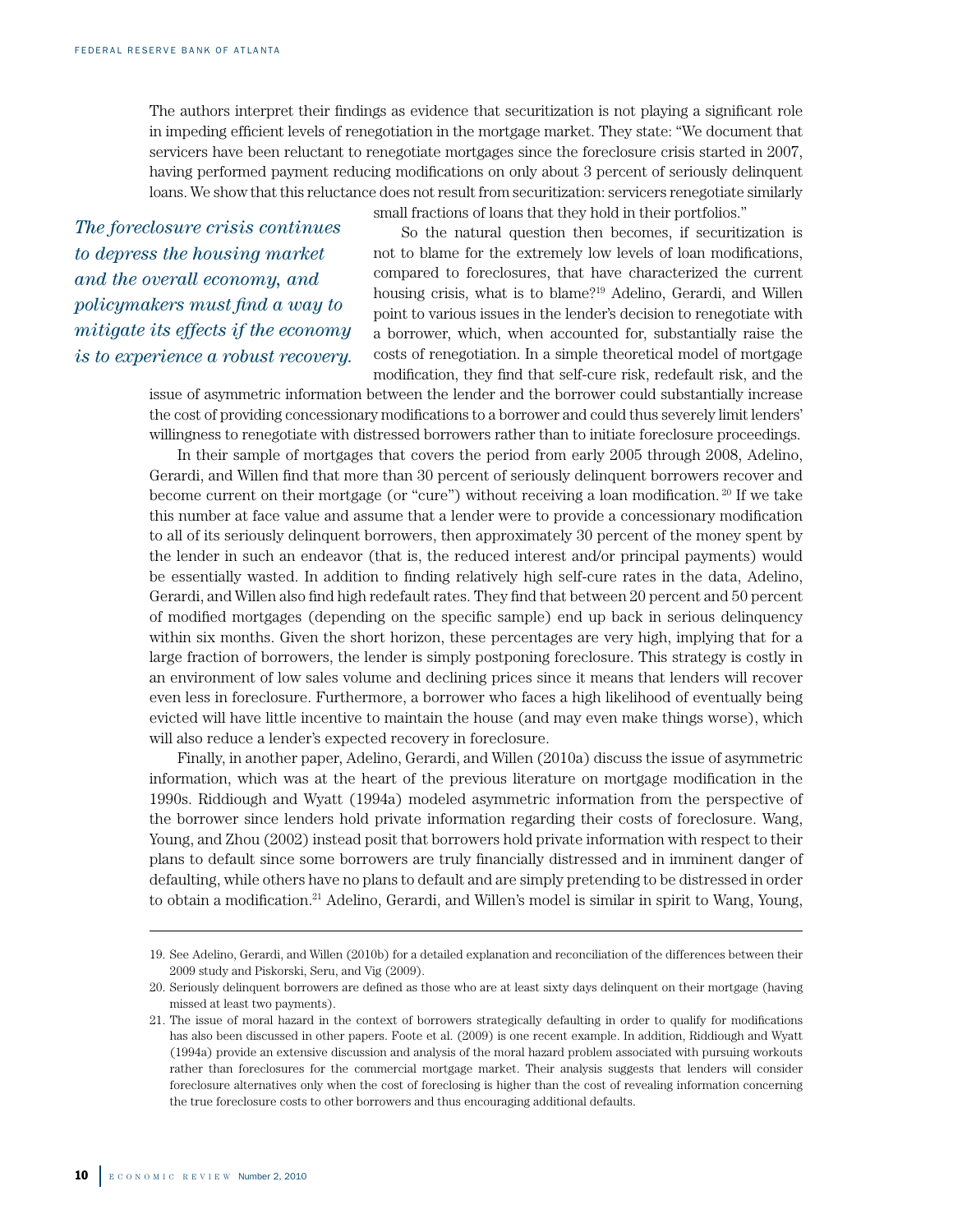and Zhou but differs substantially in the particular details. Their model is basically equivalent to a monopoly pricing problem, in which, instead of a price, the lender is deciding which profitmaximizing modification to offer borrowers. The lender has monopoly power in this case because the mortgage is an exclusive contract between the borrower and the lender, and the lender always has the option to foreclose on the borrower. In their model, there is a single lender who holds the mortgages of a group of borrowers. Each borrower has a reservation value of default, whereby a modification (in the form of principal write-down) offered that is greater than the reservation value will prevent the borrower from defaulting right away, while a borrower with a reservation value lower than the modification offered will default immediately. In the case of perfect information, where the lender knows each borrower's reservation value, there is perfect discrimination since the lender offers each borrower his/her reservation value as long as that value is below the cost of liquidation. Assuming perfect information, no redefault risk, and a cost of foreclosure (liquidation) to the lender that is higher than the maximum reservation value among the group of borrowers, there is no foreclosure in equilibrium.

In the case of asymmetric information, however, the lender does not know each reservation value but does know the distribution of reservation values across its borrowers. Thus, the lender can no longer discriminate and must offer the same modification to all of its eligible borrowers. Adelino, Gerardi, and Willen assume that a fraction of the lender's borrowers are not eligible for a modification because of a high cost of applying and becoming eligible for a modification.<sup>22</sup> In the first scenario, the authors assume that this group of ineligible borrowers is independent of the modification offered by the lender. Under this scenario, the authors show that if the lender offers a modification (which depends on liquidation costs, redefault risk, and self-cure risk), the modification that maximizes the lender's profits is roughly the average of the reservation values of the eligible pool of borrowers, adjusted (downward) for self-cure risk and redefault risk. Since borrowers with reservation values above the modification default, with asymmetric information the incidence of foreclosure is quite high. In a second scenario, the authors allow the size of the eligible pool of borrowers to depend on the size of the modification the lender offers. Specifically, as the size of the modification increases, more borrowers decide to become eligible (by missing mortgage payments, for example). The lender internalizes this effect when deciding on the optimal modification to offer to borrowers, and the authors show that this effect reduces the size of the optimal modification. This scenario corresponds to a situation of moral hazard, in which borrowers have an incentive (receiving the modification) to take hidden action, which increases the costs to the lender of offering modifications.23

Asymmetric information can explain why the calculations performed by White (2009) are perfectly consistent with the extremely low levels of modification activity found by Adelino, Gerardi, and Willen (2009). The calculation simply compares the cost of liquidation with the average level of modification offered by lenders and implies that because the cost of liquidation is so much higher (seven times), lenders are acting irrationally. Lenders can only segment borrowers based on observable characteristics (that is, FICO scores at origination, LTV, DTI ratios at origination), and thus the optimal modification will only be a function of those observable characteristics. But we know that even conditioning on observable characteristics, there are large differences across borrowers due to characteristics that are unobserved by lenders and servicers, especially with respect to default propensities. Thus, the lender will have to offer the same modification terms to

<sup>22.</sup> Intuitively, this group corresponds to borrowers who are financially sound and not delinquent on their mortgages. Many of the current modification programs have eligibility requirements that include being seriously delinquent on the mortgage. Thus, for financially sound borrowers who are current on their mortgages, missing a number of mortgage payments to qualify for a modification would be quite costly in terms of the impact on credit scores and, hence, access to future credit.

<sup>23.</sup> Mulligan (2008) also addresses this issue with respect to the effect of means-tested modification programs on optimal labor supply.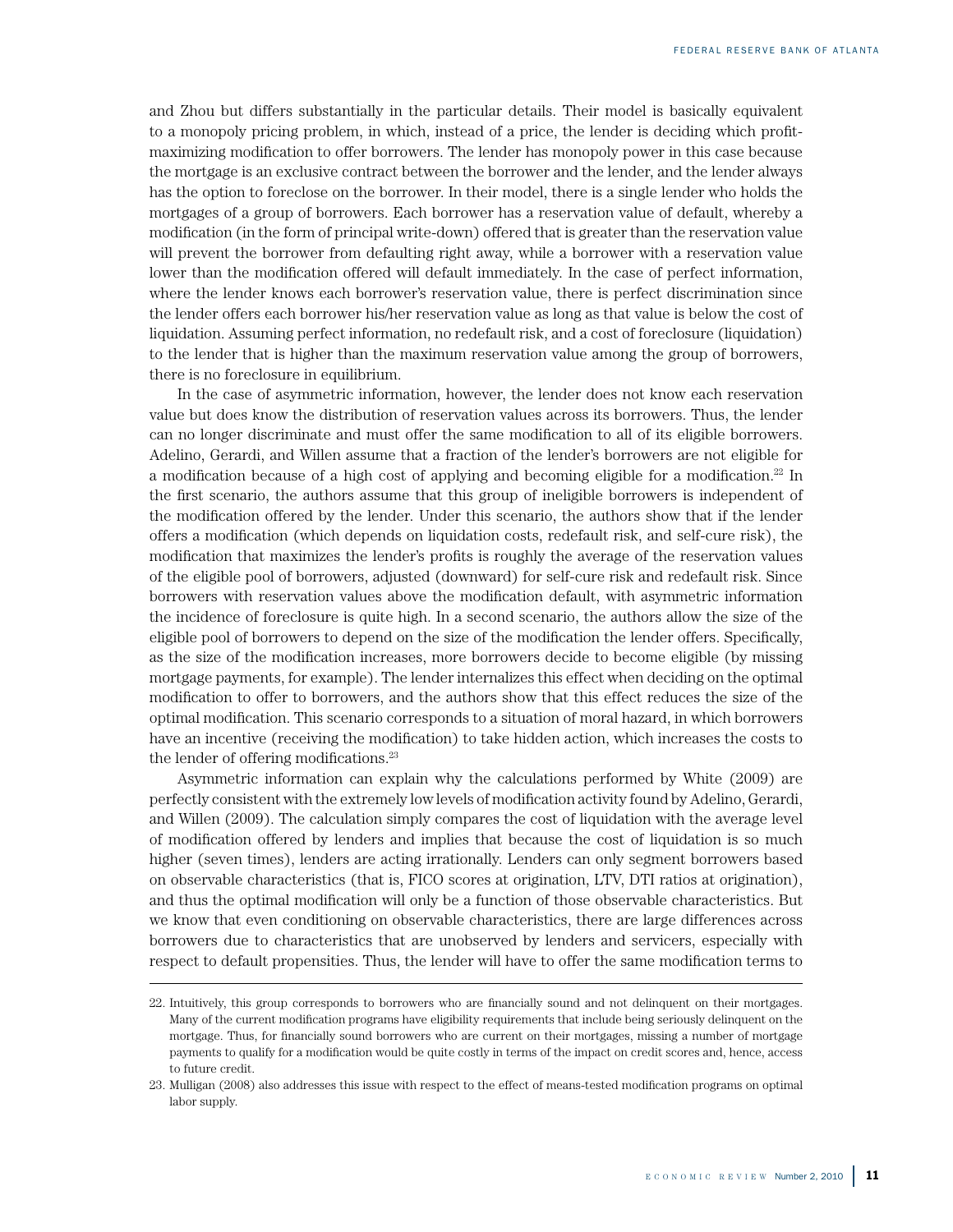these borrowers. In such an environment, lenders could increase the generosity of the modification in order to try and prevent foreclosing on borrowers with higher reservation values, but at the same time, they will have to offer the more generous modification to the borrowers with lower reservation values for whom a lower modification would suffice. This practice decreases profits to the lender. Moral hazard makes things even worse as the lender recognizes that by offering more generous modifications, borrowers who have no plans to default will have the incentive to gain eligibility and qualify for the modification, further decreasing expected profits. Thus, with asymmetric information, self-cure risk, and redefault risk, the profit-maximizing modification the lender offers will be significantly lower than the average liquidation cost. These same reasons, along with uncertain future house price movements, also underscore the lackluster performance of the various government loan modification programs to date.

# **Conclusion**

In this article we have discussed the various loss mitigation tools available to borrowers and lenders in the mortgage market and have summarized the academic literature on these tools. We have focused most of the discussion on loan modifications because these have received the most attention both in the literature and in policy circles. The Obama administration's primary focus thus far has been on trying to save as many homeowners from foreclosure as possible by attempting to convince lenders to voluntarily modify their delinquent loans. By most counts, this policy has achieved limited success, and as a result it is likely that policymakers will turn their attention to other alternatives as the foreclosure crisis continues to take its toll on the U.S. economy.

Numerous other loss mitigation proposals have been put forth by various academic scholars and industry insiders in recent months. For example, a couple of intriguing proposals—Davis, Malpezzi, and Ortalo-Magné's (2009) WI-FUR plan and the Boston Fed plan (Foote, Fuhrer et al. 2009)—can be interpreted as providing substantial but temporary assistance to borrowers in financial distress because of job loss. The details of these plans differ, but the main idea is to temporarily subsidize the monthly mortgage payments of involuntarily unemployed households until reemployment occurs or the maximum number of months of eligibility in the plan is reached (fifteen months for the Boston Fed plan and two years for the WI-FUR plan). These plans are not permanent modifications of the mortgage contracts since the payment subsidy is temporary. In addition, depending on the plan, some borrowers would be required to pay back the subsidy at a later date. One of the potentially big advantages of these plans is that they would be able to use the existing infrastructure of unemployment insurance, which would keep the administrative costs and monitoring costs to relatively low levels. In addition, the asymmetric information issues discussed in detail above would likely be limited since to qualify for these plans a borrower would need to be enrolled in the unemployment insurance program and thus would need to have experienced a job loss (rather than simply missing a few mortgage payments).

While it is unclear what the best loss mitigation tool is in practice, what is clear is that the foreclosure crisis continues to depress the housing market and the overall economy, and policymakers must find a way to mitigate its effects if the economy is to experience a robust recovery. For almost two years now, most efforts have focused on loan modification programs. There are signs that this focus is now shifting to other types of foreclosure-prevention programs and to programs that do not attempt to prevent foreclosures but rather try to help the millions of homeowners who have already experienced foreclosure make the transition to a new home and a new lifestyle.